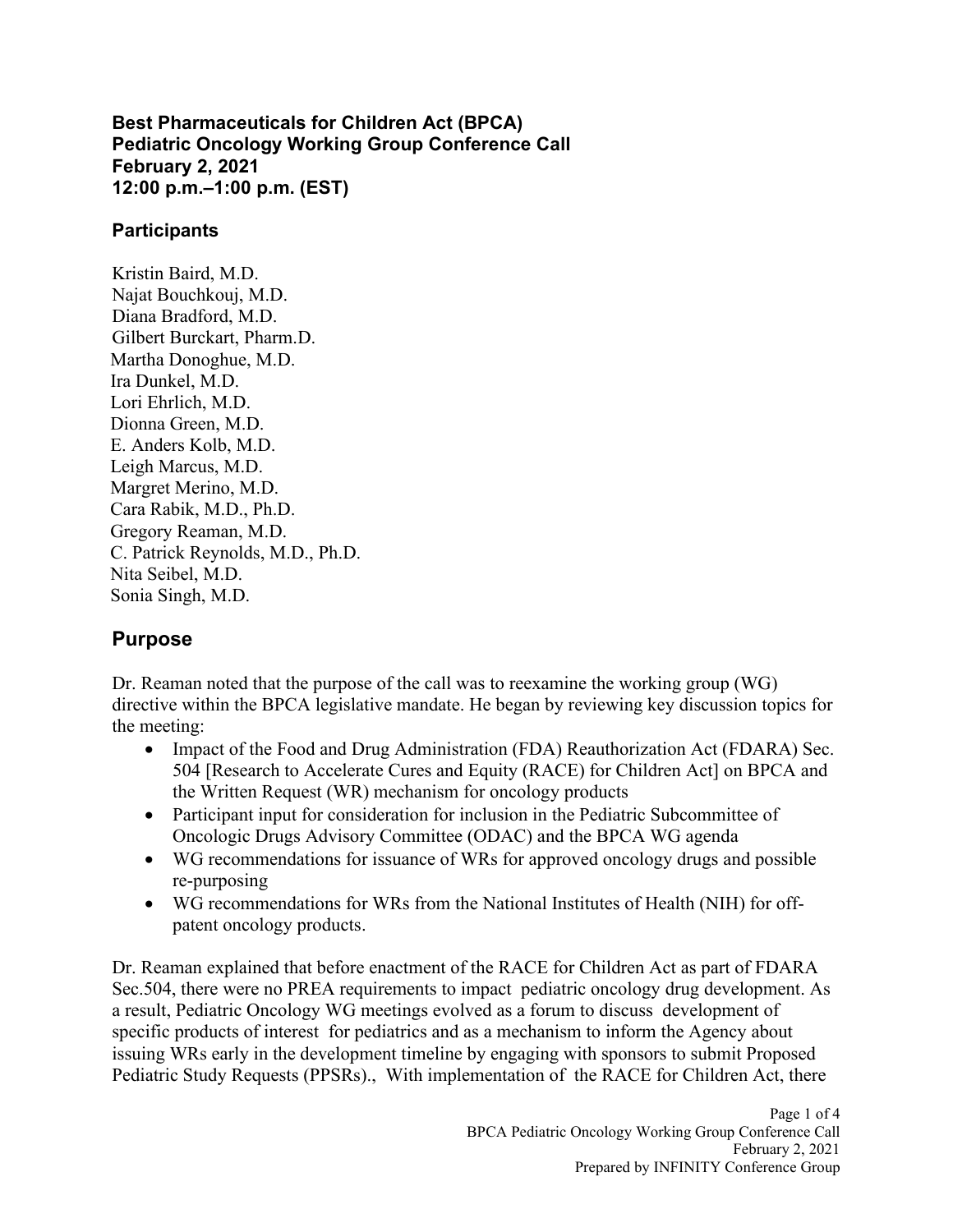is now a requirement to test all new adult oncology drugs in children when the molecular targets are relevant to a particular childhood cancer. As a result of this mechanism, Dr. Reaman noted that within the past year, there have been 25 commitments to evaluate drugs early in pediatric populations.

Dr. Reaman urged participants to apply their WG experience and expertise to identify additional opportunities for future WG consideration, especially those external to FDA. The organization depends in large part on the insight of non-FDA participants to identify clinically unmet needs in pediatric oncology.

Dr. Reaman alerted participants that open public workshops will be held May 11-May 12, 2021. He pointed out that while previous Pediatric Subcommittee Meetings of the ODAC focused on products of interest for pediatric development, that need is less obvious. The first day of the May workshops will focus on the pediatric Patient-Reported Outcomes version of the Common Terminology Criteria for Adverse Events (PRO-CTCAE™) and its use within clinical trials. They will look at whether that information might help inform patient assessment of tolerability and toxicity. During the second day, the workshops will focus on "real-world" data and potential use in regulatory decision-making. They will also address issues such as the impact of design choices for randomized clinical trials, how to utilize external controls, in recognition of the innate limitations of the patient population.

Dr. Reaman noted that there has been a great deal of recent interest in studying drug combinations. Single-agent therapy has never been the optimal best approach. He suggested that a better approach might be to issue WRs for already-developed drugs combined with recently approved, or not-yet approved, drugs.

Dr. Reynolds cited the example of p53-reactivator APR-246. He explained that recent data indicate that this product works well with irinotecan across disease models and types. However, because it failed to meet its endpoint for myelodysplastic syndromes (MDS), the sponsor pulled back from further study.

Using this example, Dr. Reynolds asked if there would be opportunities for an WR to be issued to incentivize sponsors. For this particular drug, he noted that activity difference is highly significantly beneficial in Alternative Lengthening of Telomeres (ALT) tumors but there is also activity in telomerase tumors. Continued study using a different endpoint would be beneficial.

Dr. Reaman briefly reviewed FDA's current process of working with sponsors, noting that for the past 10 years, the intent has been to be as accommodating as possible. He explained that in the current process, the sponsor initiates a proposed pediatric study request, and the FDA issues the WR. To encourage communication and cooperation among FDA and sponsors, FDA has been inviting sponsors to present at meetings of the ODAC Pediatric Advisory Subcommittee to determine if there is relevance to pediatric studies. He cautioned participants about the challenge of bringing together sponsors with the same in-class products. Ensuring that there is no potential conflict of interest or compromise of proprietary information often requires onerous and timeconsuming waivers. Dr. Reaman also stressed the importance of buy-in from the Clinical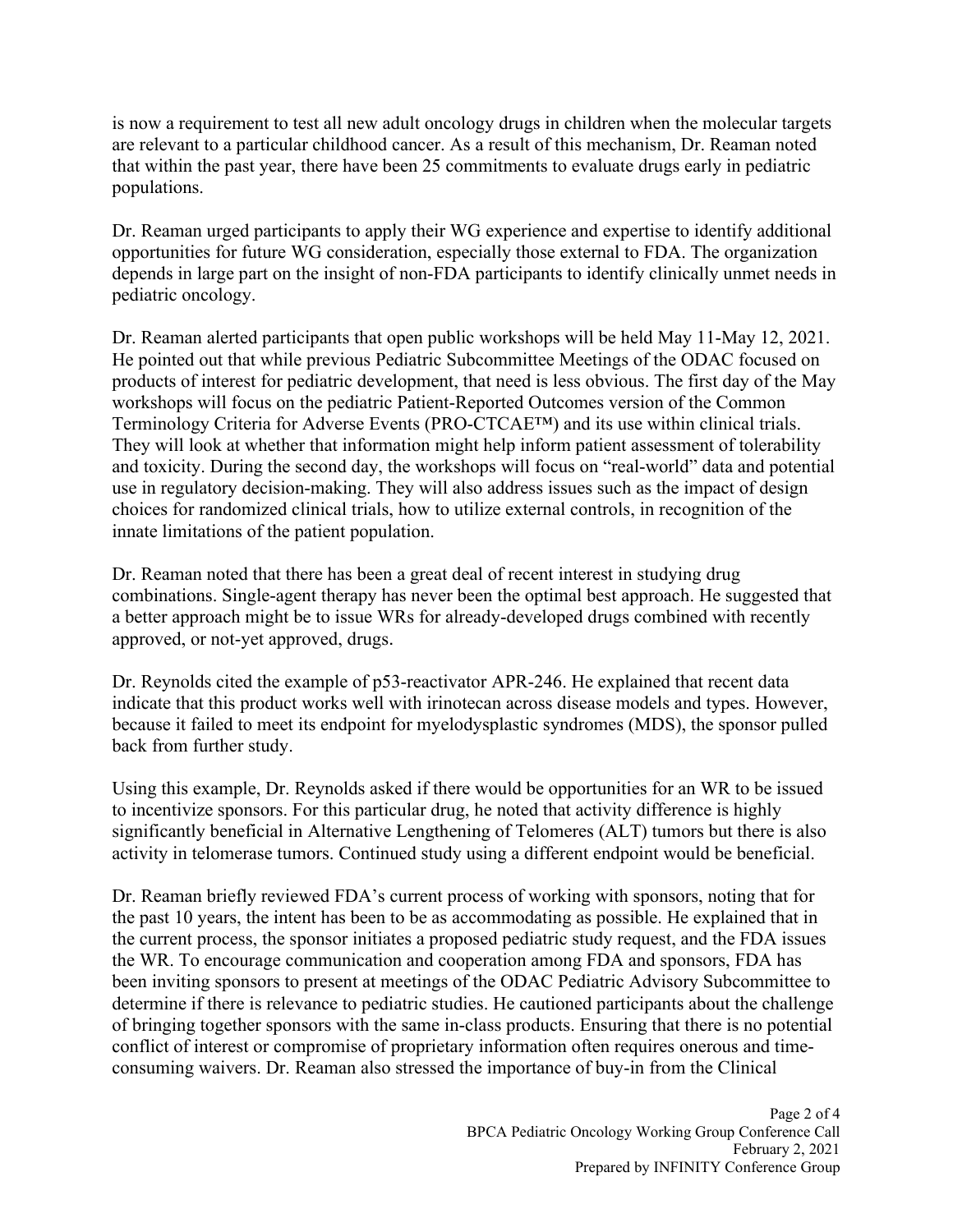Investigator (CI) community, especially given the reluctance of CIs to engage in pediatric studies.

In reference to acute myeloid leukemia (AML) and acute lymphocytic leukemia (ALL), Dr. Kolb noted that there are a number of menin inhibitors moving forward in the drug development process. A few years ago, the study of FLT3 inhibitors presented some challenges due to testing limitations. He noted the importance of ensuring that developers have feasible plans moving forward, as industry competition in a small population will make it difficult to ensure there are enough children to be tested on these new drugs.

Dr. Reaman mentioned past FDA correspondence with Syndax to discuss their menin inhibitor, which was discussed at the last Subcommittee meeting. A phase 1 study in adults and children is ongoing. He noted that with the new PREA requirement, there is less interest and less urgency in having sponsors voluntarily participate in these types of meetings.

Dr. Reaman suggested that this group may play a role with industry in discussing drugs that were approved before the requirement was put in place where there may still be an opportunity to discuss the potential for pediatric testing.

Dr. Reynolds asked if there were a way to use the WR process to expand opportunities for combination therapies. Dr. Reaman explained that in certain scenarios for combination studies, two companies would each receive the same WR for a new single-study combination of two drugs that still have patent life remaining. In other scenarios, an existing drug may be studied with a new agent. In this case, the WR would be issued to the sponsor of the new agent. There must be biologic rationale for the combination.

Dr. Reaman explained that suggestions would also be solicited from the investigator community regarding interesting/promising combinations. WRs for off-patent drugs could be coordinated through NIH. In all scenarios, sponsor incentives remain in place.

While programs such as ComboMATCH may offer some opportunities, Dr. Reynolds noted that such studies may be limited due to the exclusion of combining a new agent with a cytotoxic agent. Dr. Reaman pointed out that there may be other ways to initiate combination studies, other than ComboMATCH.

Dr. Reaman asked participants for their input regarding pediatric oncology drugs that should be studied and in those cases, the appropriate sponsor could be invited to present at an ODAC meeting. He asked that WG members notify the group if they become aware of drugs that might benefit from further discussions, as well as if there are drugs where a sponsor abandons development but there is still interest in the pediatric community. A mechanism for studying offpatent drugs is available under the BPCA program. If there are any off-patent oncology drugs that should be studied, that information can be conveyed to NICHD who manages the program.